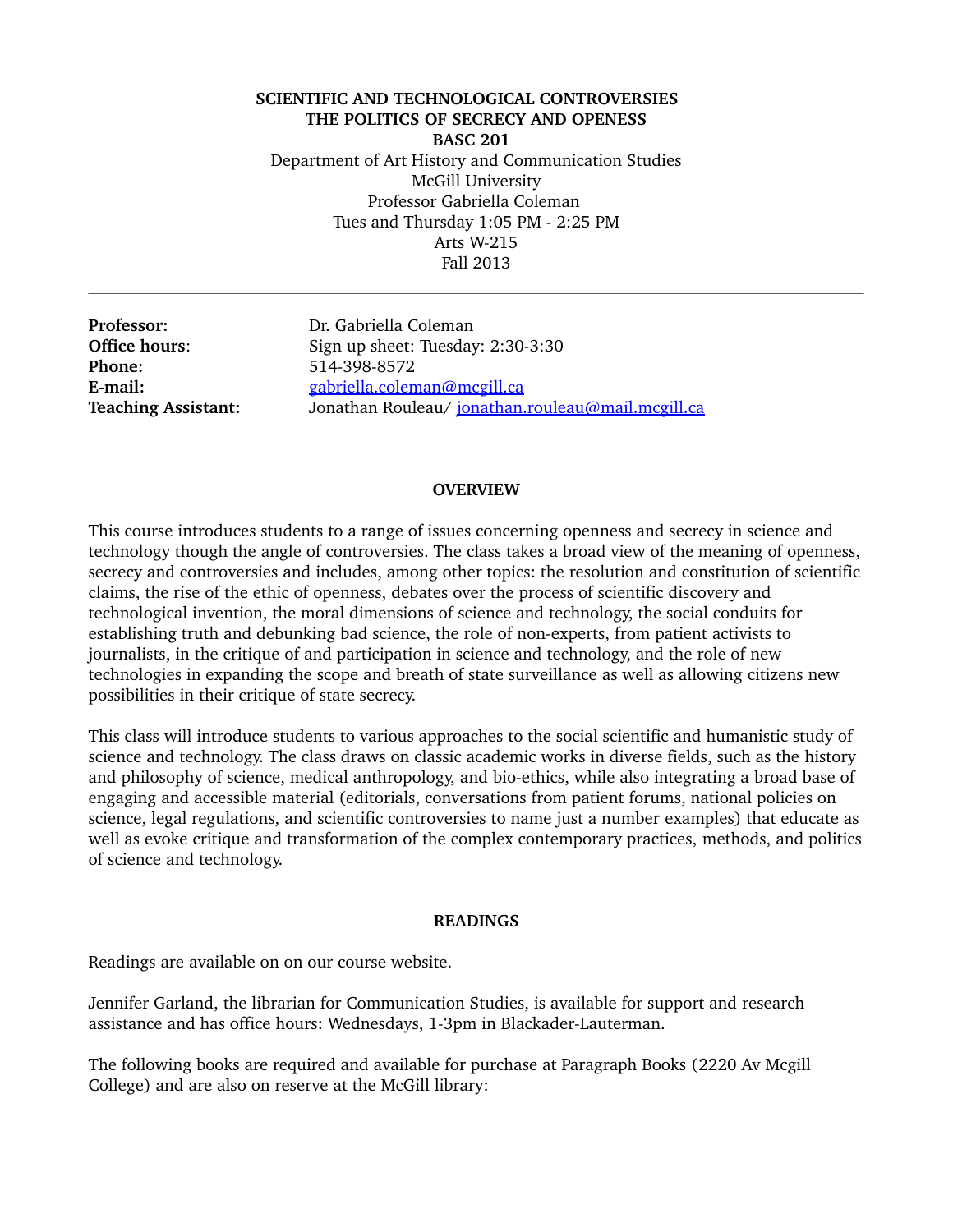Stuart Firestein, "Ignorance." *Oxford University Press*, 2012.

#### **REQUIRMENTS, METHOD OF EVALUATION, AND ASSINGMENTS**

1. Mid-term exam 25% (multiple choice and short in class essay) 2. Five pop quizzes 20% (the lowest of of the four will be dropped) 3. Reading Summary + ? 15% (separate instructions provided) 4. Op-Ed final 20% (separate instructions provided) 5. Public Service campaign 15% (group project, separate instructions provided) 6. Participation 5% (assessed during break out sessions and class participation)

Attendance at lectures is mandatory. If you have to miss the lecture, please arrange to get notes and any videos shown in class from a classmate. All cellphones, electronic devices, and wireless connections **must be turned off for the duration of class**.

*The midterm exam will be an in-class multiple choice and essay exam held on October 23, 2013.* 

During the course of the semester, students have to turn in one short reading response. You will be assigned a date/set of readings based on your last name and a separate handout will be provided with detailed instructions. Since the reading responses will be integrated into my lecture, they must be e-mailed to me the morning of class by 10 a.m. Do not send the reading responses as an attachment but in the body of the email and please use the following e-mail subject: *Sci-Tech Response*. Students must also turn in a paper copy of the reading response the day of class. The paper must be double-spaced, proof read, numbered, and stapled.

To ensure students keep up with he readings, we will have five pop quizzes during the course of the semester. They will be short, ten minute exams covering basic concepts and facts from the reading. The lowest of the five will be dropped.

*Grade Breakdown:*

| Grade          | Grade point | Percentages |
|----------------|-------------|-------------|
| A              | 4.0         | 85 - 100    |
| $A-$           | 3.7         | $80 - 84$   |
| $B+$           | 3.3         | $75 - 79$   |
| B              | 3.0         | $70 - 74$   |
| $B -$          | 2.7         | $65 - 69$   |
| $C+$           | 2.3         | $60 - 64$   |
| C              | 2.0         | $55 - 59$   |
| D (Conditional | 1.0         | $50 - 54$   |
| Pass)          |             |             |
| F (Fail)       | 0           | $0 - 49$    |

#### **GRADING**

#### **Grade Appeals**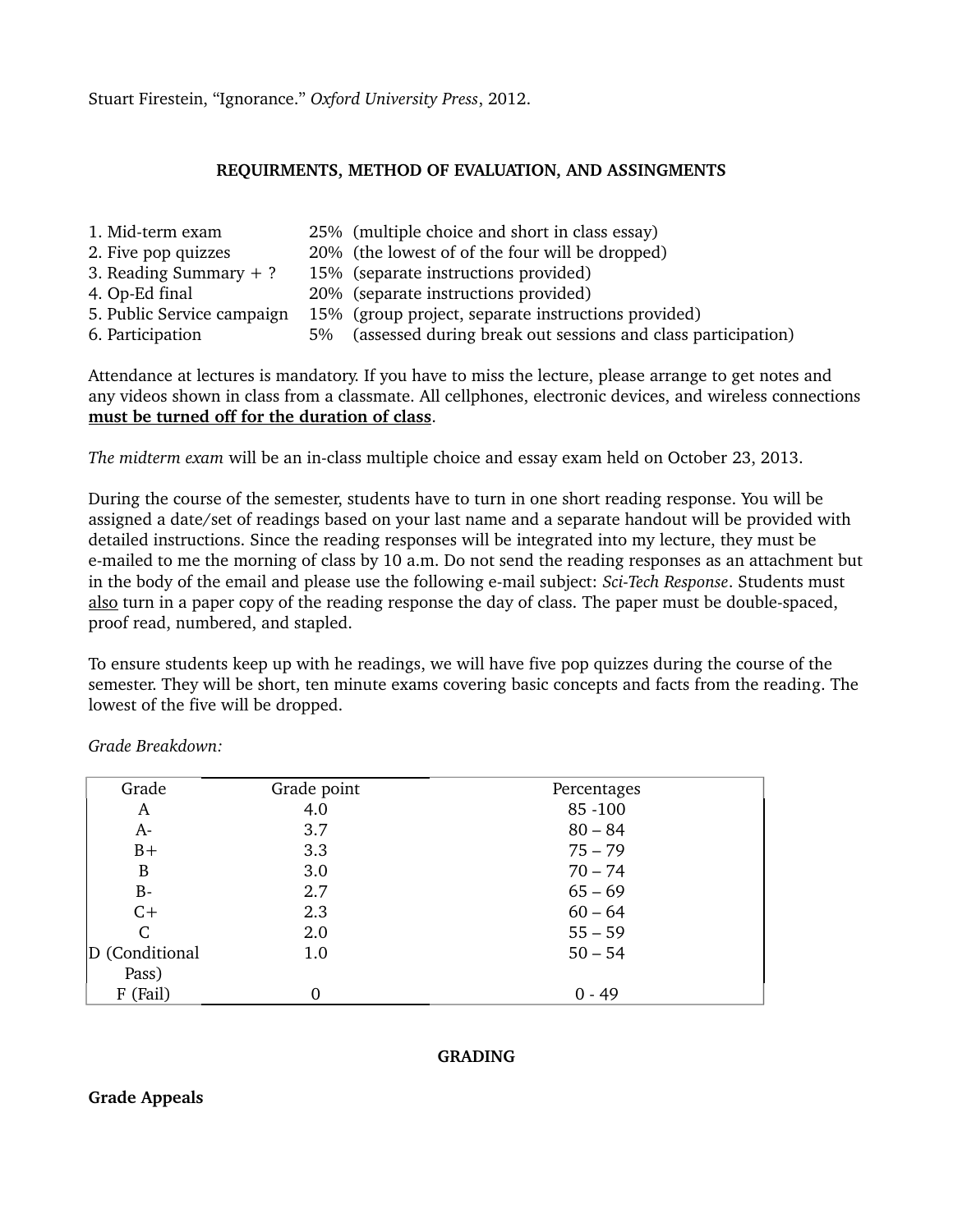I am always happy to meet to discuss in further detail the criteria used for grading Please come see me in office hours or make an appointment, if you would like to meet with me to clarify my standards and procedures. It is rare for me to change grades unless it was based on a calculation of error, which has happened on occasion. Academics place serious weight on the process of *peer* review, which is based on the ideas that qualified outsiders are the best judge of the quality and strength of work. If you would like to discuss or appeal your grade please follow the process detailed below.

1. I will correct calculation errors, at any time with apologies.

2. Please set up an appointment or come to my office hours to seek explanation for a grade. The most likely course of action will be to discuss improvement for subsequent assignments. 3. If a student wishes to dispute a grade, you may choose to follow the university's standard appeals process (note: if an appeal is heard at the university level, it is considered *sui generis*, meaning that the grade could stay the same, be raised or lowered and will be graded by another professor in the University).

# **EMAIL POLICY**

During the academic year, I receive a considerable amount of email. In order for me to respond to my e-mail efficiently, please follow the following guidelines:

1. If you cannot see me during my office hours, email me to set up an appointment; I will try to respond as soon as possible but I usually cannot accommodate a meeting in 24 or even 48 hours. 2. I read and reply to e-mail once a day and usually do not read or reply to e-mail after 5 PM or weekends.

3. Follow instructions for turning in assignments. For this class you are expected to turn in the reading responses via e-mail by 10 a.m. *and* in class. No other assignments submitted by e-mail will be accepted.

4. Grade inquiries and disputes will not be considered or discussed via e-mail. For all grade inquiries and questions about assignments, please set up an appointment with me (see above).

5. I will not reply to e-mail inquiries regarding course matters (assignment requirements, due dates, exam structure, readings, etc.) that arise from missing class or inattention to the course syllabus. Inquiries requesting clarification will receive replies, though I would strongly prefer these inquiries to be made in class or during office hours.

# **OTHER INFORMATION AND MCGILL POLICIES**

Language: In accord with McGill University's Charter of Students' Rights, students in this course have the right to submit in English or in French any written work that is to be graded

*Accommodations*: Students requiring special testing accommodations or other classroom modifications should notify Prof. Coleman and the Office for Students with Disabilities as soon as possible. The OSD is located in Suite 3100, Brown Student Services Building, ph: 398-6009 (voice), 398-8198 (TDD), [www.mcgill.ca/osd/.](http://www.mcgill.ca/osd/)

*Academic Integrity*: McGill University values academic integrity. Therefore all students must understand the meaning and consequences of cheating, plagiarism, and other academic offences under the Code of Student Conduct and Disciplinary Procedures. (for more information, see www.mcgill.ca/students/srr/honest/[\)](http://www.mcgill.ca/students/srr/honest/). L'université McGill attaché une haute importance à l'honnêteté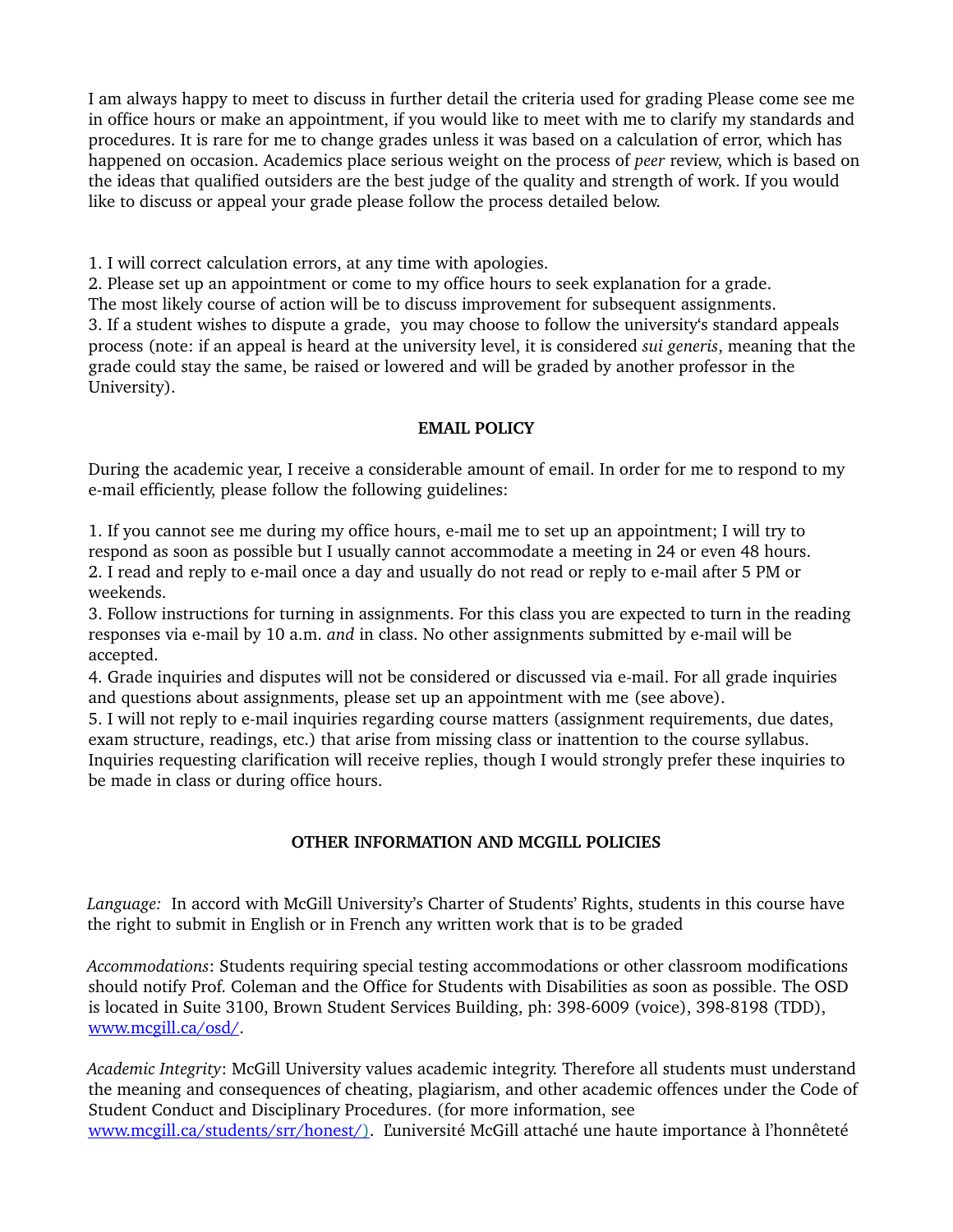académique. Il incombe par consequent à tous les étudiants de comprendre ce que l'on entend par tricherie, plagiat et autres infractions académiques, ainsi que les consequences que peuvent avoir de telles actions, selon le Code de conduite de l'étudiant et des procedures disciplinaires (pour les plus amples renseignements, veuillez consulter le site [www.mcgill.ca/students/srr/honest/\)](http://www.mcgill.ca/students/srr/honest/).

*Academic resources*: Students looking for additional assistance with academic reading, study, research and writing skills should consult the McGill academic resources website at: www.mcgill.ca/students/academicresources/.

*Counseling*: McGill's Counseling Service provides extensive personal, academic, and career counseling to undergraduate and graduate students, including workshops on study skills, multiple choice exams, text anxiety/stress management. They are located in Brown Student Services Bldg, 398-3601 www.mcgill.ca/counselling/. A list of groups and workshops can be found at: [www.mcgill.ca/counselling/groups/](http://www.mcgill.ca/counselling/groups/)

*Illness*: Students are responsible for material covered in all classes, including anything missed due to illness. Examinations will not be re-scheduled and assignment due date extensions will not be provided, for any reason other than documented illness. Students unable to attend examinations or complete assignments due to illness are expected to contact me prior to the examination or due date by email and by phone. Appropriate documentation will be required to support requests for special consideration due to illness (see [http://www.mcgill.ca/students/advising/faq#a14\)](http://www.mcgill.ca/students/advising/faq#a14).

#### **SCHEDULE**

The following is a "working schedule." **Class materials are subject to change** based on the interests, understanding, and general pace of the class. It is your responsibility to keep on top of any schedule changes, whether you are in class or not. If you have a concern about any of the materials, please speak to me or the teaching asssistant.

**Week 1**

#### **September 3: Introduction**

Course overview, expectations, and requirements.

#### **September 5: Introduction, Why Openness and Surveillance?**

Take interactive quiz before class and jot down results: http://www.cjfe.org/resources/features/privacy-free-expression-you-interactive-quiz

Hugh Gusterson, "Not all Secrets are Alike." *Bulletin of the Atomic Scientists,* 2013. http://thebulletin.org/not-all-secrets-are-alike

Bob Carty, "Let Science Speak." *Review of Free Expression in Canada*, 2013. http://www.huffingtonpost.ca/2013/05/02/muzzling-science-harper-scientists\_n\_3201831.html? utm\_hp\_ref=canada-politics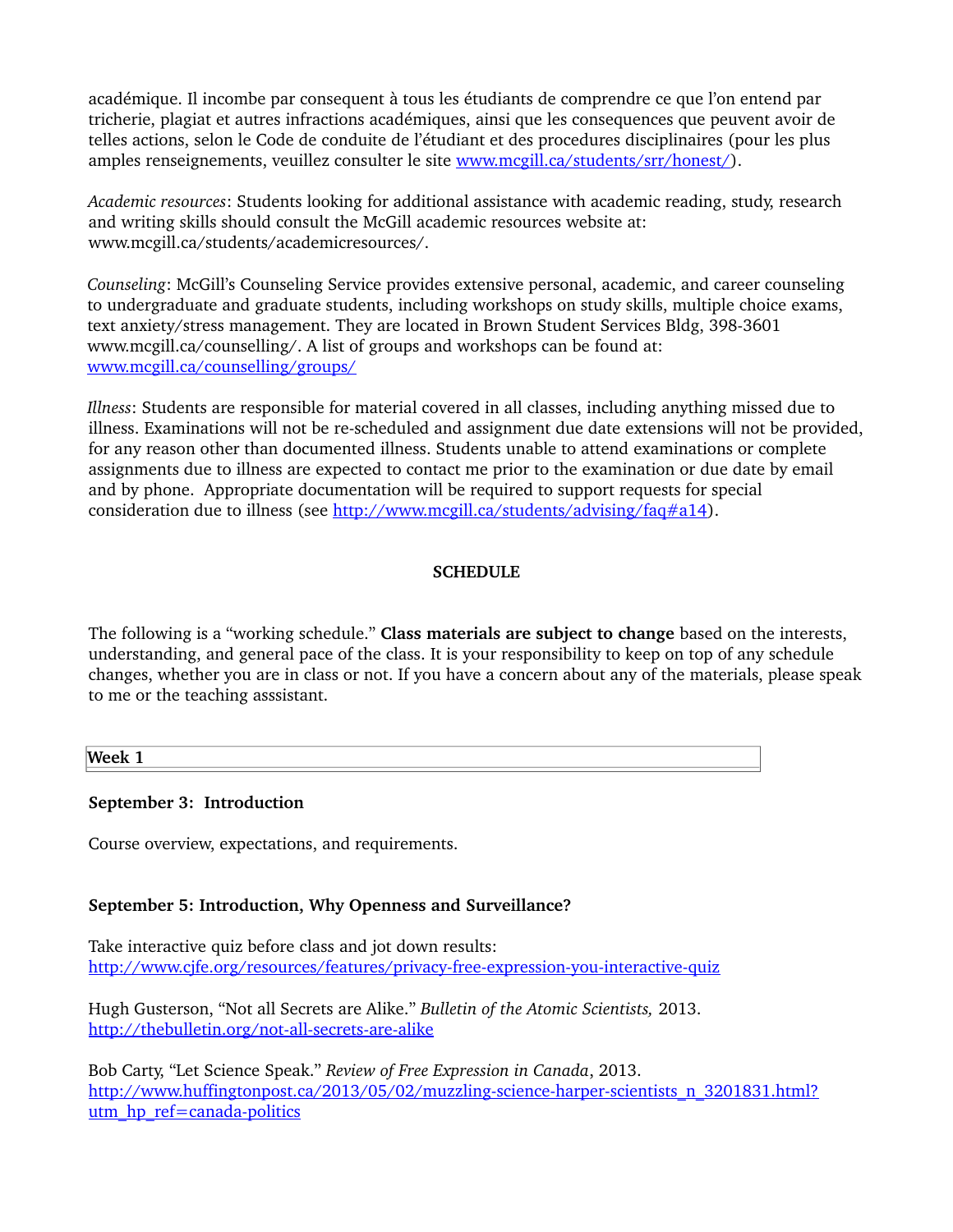## **September 10: Framing Technology**

Langdon Winner, "Do Artifacts Have Politics?" *The Whale and the Reactor*, 1986.

David Brin, "If you can't hide from Big Brother, adapt." *New York Times*, 2013. http://www.nytimes.com/2013/07/25/opinion/global/if-you-cant-hide-from-big-brother-adapt.html? [pagewanted=all](http://www.nytimes.com/2013/07/25/opinion/global/if-you-cant-hide-from-big-brother-adapt.html?pagewanted=all)

## **Block One: The EnLIGHTment, Truthiness, Visibility and Invisibility**

#### **September 12: From Whence Came the Idea of Openness?**

William Eamon, "From the secrets of nature to public knowledge: The origins of the concept of openness in science." *Minvera*, 1985.

**Week 3**

## **September 17: Truth's Hegemony and Shades of Reality**

Fredrick Nietzsche, "On Truth and Lies." Unpublished manuscript, 1873. [http://oregonstate.edu/instruct/phl201/modules/Philosophers/Nietzsche/Truth\\_and\\_Lie\\_in\\_an\\_Extra-](http://oregonstate.edu/instruct/phl201/modules/Philosophers/Nietzsche/Truth_and_Lie_in_an_Extra-Moral_Sense.h)Moral Sense.h

#### **September 19: Secrecy**

**In class movie:** Peter Galison and Rob Moss, "Secrecy." *Docurama,* 2008.

**Week 4** 

## **September 24: Establishing Truth (is not so easy . . .)**

Nancy Tomes, "The Gospel Emergent." *The Gospel of Germs*, 1998.

Science Satire Serpent, "Heroes of Science-Barry J. Marshall.", 2012. http://sciencedevil.wordpress.com/2012/12/21/hero-of-science-barry-j-marshall/

#### **September 26: Rendering Bodies Invisible, Eugenics**

Corey G. Johnson, "Female inmates sterilized in California prisons without approval." *Center For Investigative Reporting*, 2013. http://cironline.org/reports/female-inmates-sterilized-california-prisons-without-approval-4917

**In class movie**: Glynis Whiting, "The Sterilization of Leilani Muir." 1996.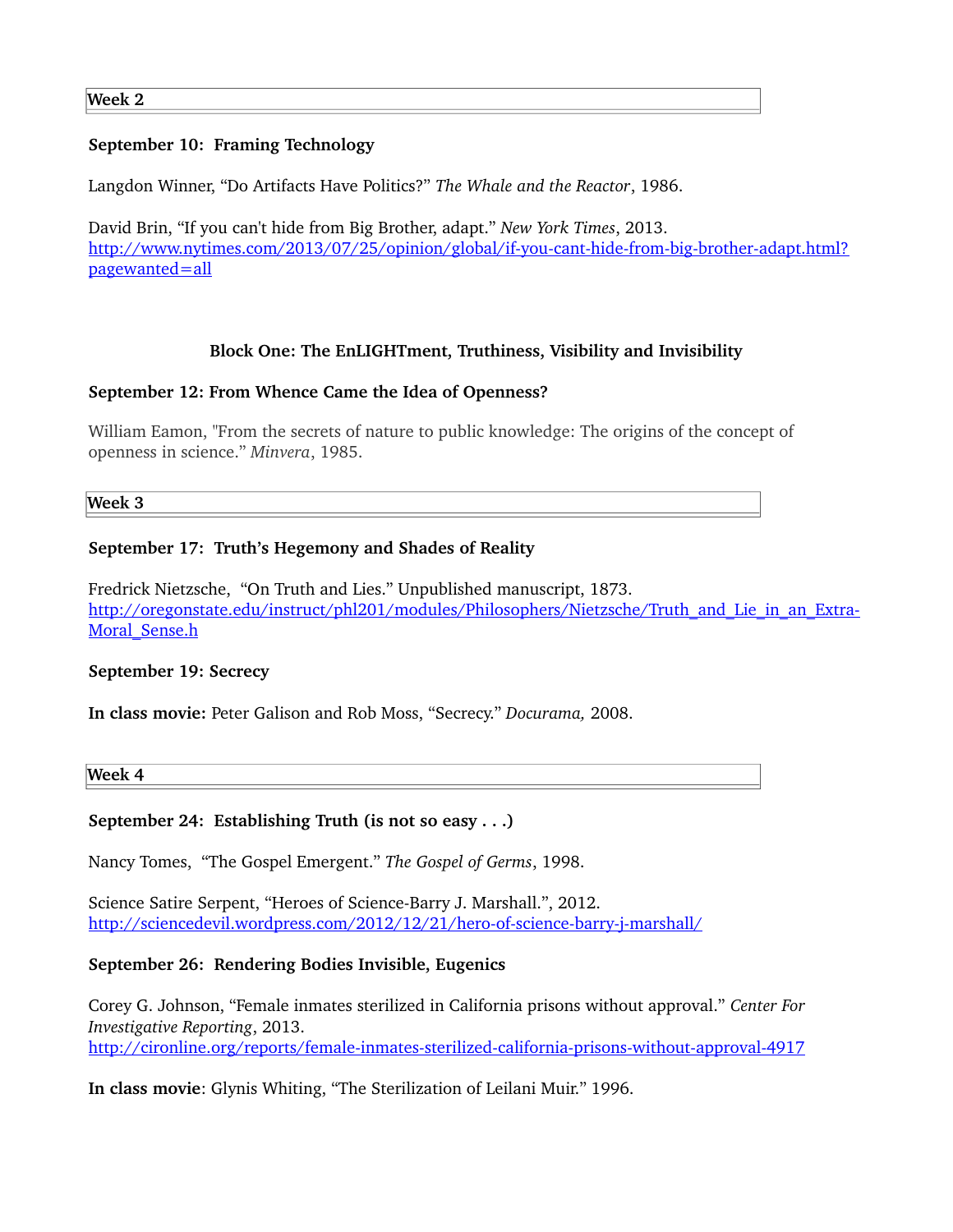# **October 1: Disability Rights vs Reproductive Rights**

Please take quiz and jot down results before class:

How much do you know about disability? [http://www.disabilitycanhappen.org/chances\\_disability/quiz.asp](http://www.disabilitycanhappen.org/chances_disability/quiz.asp)

Adrienne Asch, "Disability Equality and Prenatal Testing: Contradictory or Compatible?" *Florida State University law Review*, 2003.

Ruth Cowan, "Medical Genetics is not Eugenics." *Chronicle for Higher Education*, 2008. http://chronicle.com/article/Medical-Genetics-Is-Not/25463

[The last half hour of class will be dedicated to debating this issue.]

# **October 3: Gender, invisibility, and malleability**

Jennifer Light, "When Computers Were Women." *Technology and Culture,* 1999.

Rosalind Williams, "Snubbed." *The Reconstructionists*, 2013. <http://goo.gl/hO1p5n>

#### **Listen to before class**:

Mary O'Connell, "The Gender Trap, Part II." *CBC*, 2012. http://www.cbc.ca/ideas/episodes/2012/04/26/the-gender-trap-part-2/

#### **Week 6**

# **Block Two: The Politics of Access and Property**

## **October 8: What is Intellectual Property?**

Carla Hesse, "The rise of intellectual property, 700 B.C. A.D. 2000: an idea in the balance." *Daedalus, 2002.* 

## **October 10: How Open should Technology be?**

Gabriella Coleman, "Code is Speech." *Cultural Anthropology*, 2010.

## **Listen to before class:**

Ira Glass, "When Patents Attack." *This American Life*, 2011. http://www.thisamericanlife.org/radio-archives/episode/441/when-patents-attack/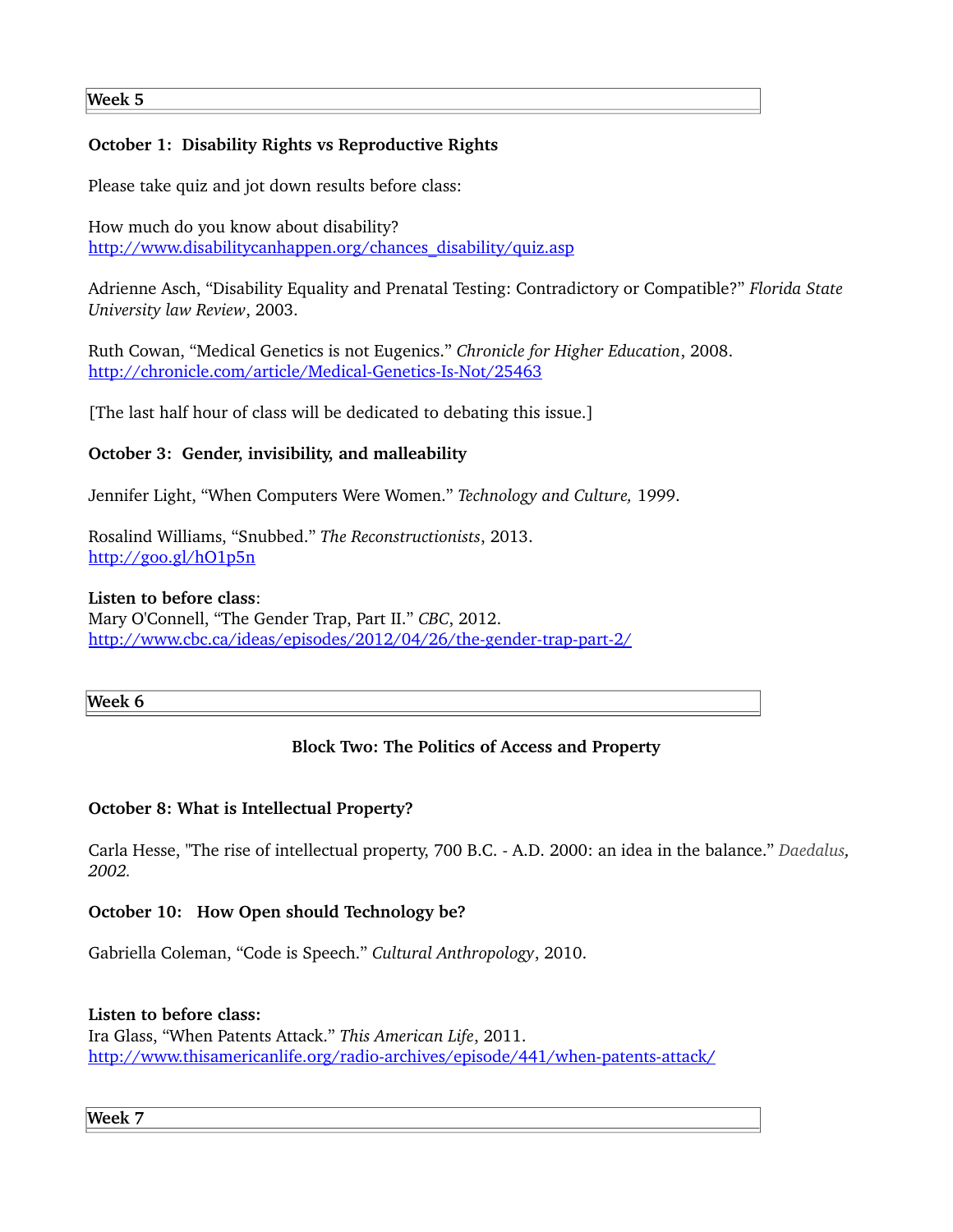## **October 15: How Open Should Science Be?**

Alessandro Delfanti, "Forbidden, Public, Enclosed, Open Science." *Biohackers*, 2013.

Dr. Deflanti will be visiting class for the second half for a short 20 minute lecture and for a Q and A session.

#### **Block Three: The Scientific Vocation, Reality vs Fiction, Ignorance vs. Truth**

#### **October 17: Ignorance**

Stuart Firestein, "Ignorance." *Oxford University Press,* 2012. (chapter 1 & 2)

20 minute review of the midterm

**Week 8**

#### **October 22: Ignorance**

Stuart Firestein, "Ignorance." *Oxford University Press,* 2012. (Chapter 3, 4 & 7)

## **October 24: In class mid-term**

Multiple choice and an essay based on *Ignorance.*

**Week 9**

## **October 29: Scientific Openness and Credit**

Mario Biagioli, "From ciphers to confidentiality: secrecy, openness and priority in science." *British Journal for the History of Science,* 2012.

## **October 31: Medical Training, learning to see and unsee**

Byron Good, "How Medicine Constructs its Objects." Medicine, Rationality, and Experience: An Anthropological Perspective, 1999.

**Week 10**

## **Block Four: The Politics of Surveillance,Transparency, and Privacy**

## **November 5: Privacy and Surveillance**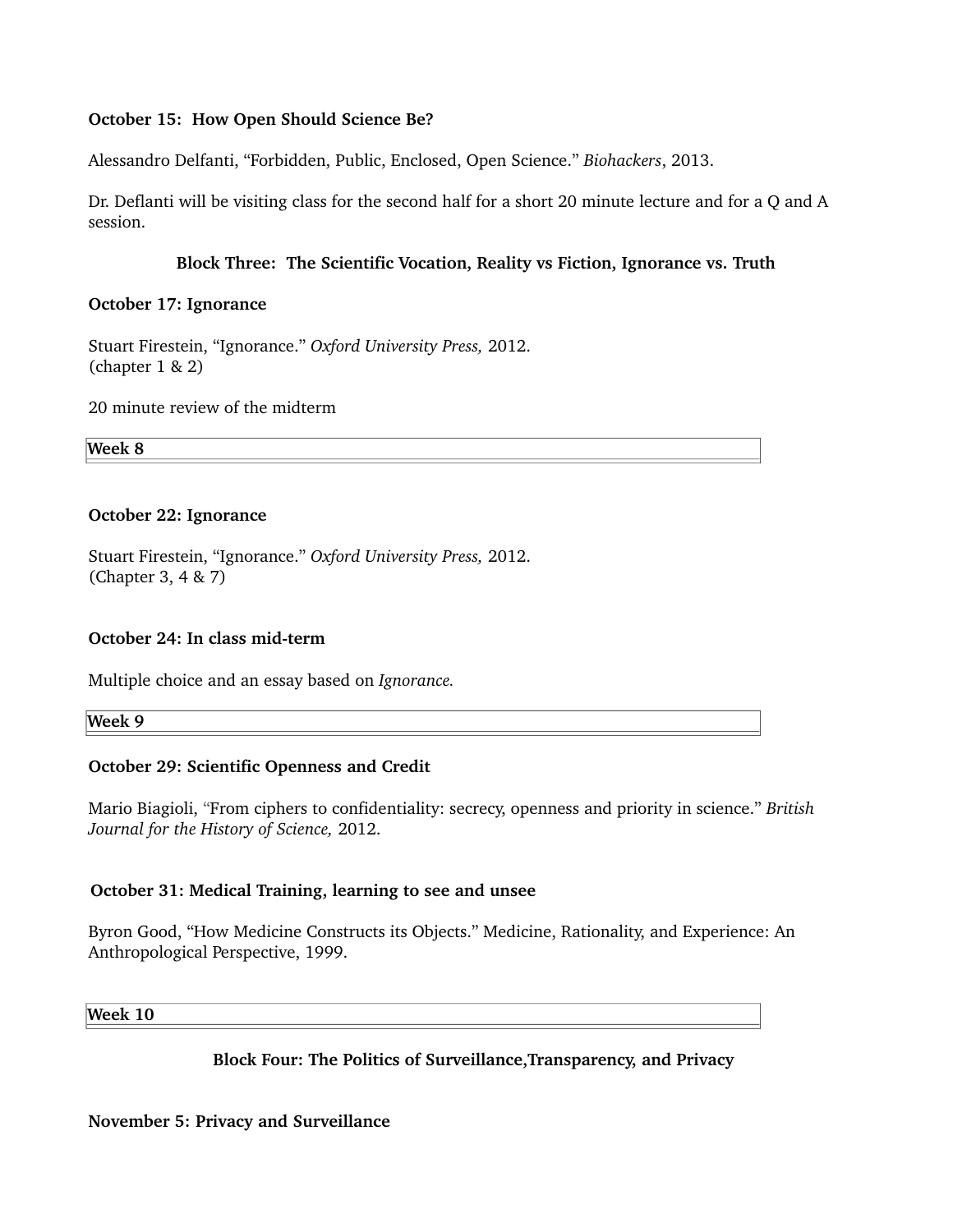Julie Cohen, "What Privacy is For." *Harvard Law Review*, 2013.

James Bamford, "They Know Much More Than You Think.*" The New York Review of Books,* 2013. http://www.nybooks.com/articles/archives/2013/aug/15/nsa-they-know-much-more-you-think/? [pagination=false](http://www.nybooks.com/articles/archives/2013/aug/15/nsa-they-know-much-more-you-think/?pagination=false)

Eric Lichtblau and Scott Shane, "Vast F.D.A Efforts Tracked Emails of its Scientists." *New York Times*, 2012.

http://www.nytimes.com/2012/07/15/us/fda-surveillance-of-scientists-spread-to-outside-critics.html? [pagewanted=all](http://www.nytimes.com/2012/07/15/us/fda-surveillance-of-scientists-spread-to-outside-critics.html?pagewanted=all)

#### **November 7: Surveillance and Secrecy**

Peter Holquist, "Information Is the Alpha and Omega of Our Work: Bolshevik Surveillance in Its Pan-European Context." The Journal of Modern History, 1997.

**Week 11**

#### **November 12: Privacy in Canada**

Guest lecture by Christopher Prince, Strategic Policy Analyst Office of the Privacy Commissioner of Canada.

## **November 14: Privacy in the United States**

Guest lecture by Chris Soghoian, the Principal Technologist and a Senior Policy Analyst with the ACLU Speech, Privacy and Technology Project.

Chris Soghoian, "A failed market for privacy?" The Spies We Trust: Third Party Service Providers and Law Enforcement Surveillance, Phd Dissertation, Department of Computer Science, Indiana University.  $[pp. 67-77]$ 

#### **Week 12**

## **November 19: Wikileaks and Leaking**

Patrick McCurdy, "From the Pentagon Papers to Cablegate: How the Network Society Has Changed Leaking." *Beyond Wikileaks,* 2013.

Christian Christensen, "Wikileaks and Anonymous respond to status quo journalism." *Aljazeera*, 2013 <http://www.aljazeera.com/indepth/opinion/2013/07/201372891029632277.html>

#### **November 21: Student Presentations**

Public Service Presentations on Surveillance.